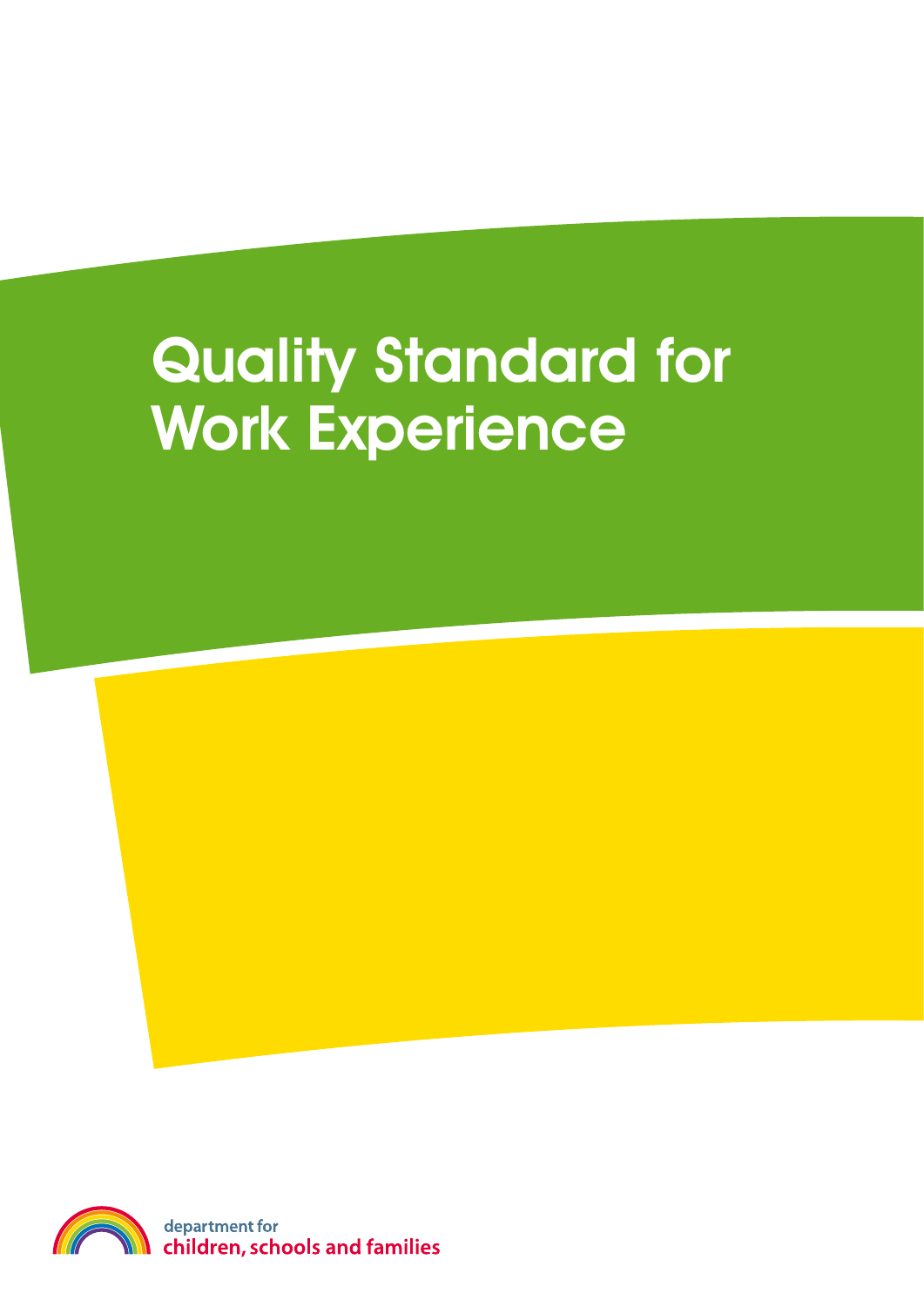## Foreword

#### **Foreword by Jim Knight, Minister for Schools and Learners**

Work experience has been and will remain an essential part of the curriculum, more so with our ambitious programme of reforms to the curriculum including the new Diplomas. It helps learners understand and develop the employability skills and positive 'can-do' attitude employers are looking for in a highly competitive economy. We also know that is has a more personal effect on learners. It helps them understand their own strengths, and areas for development, it builds confidence in handling new situations and in working within a team of adults. Like other forms of work-related learning it helps young people to connect their education with their future working lives, to understand the importance of working hard and doing well at school, and to be clearer about their future career options. It is therefore vital that work experience is delivered to the highest possible standards so that all young people are not just safe but get the fullest possible benefit from it and that we retain the enthusiastic support of the hundreds of thousands of employers that have made work experience the success it has been to date and needs to be in the future.

**Jim Knight** Minister for Schools and Learners

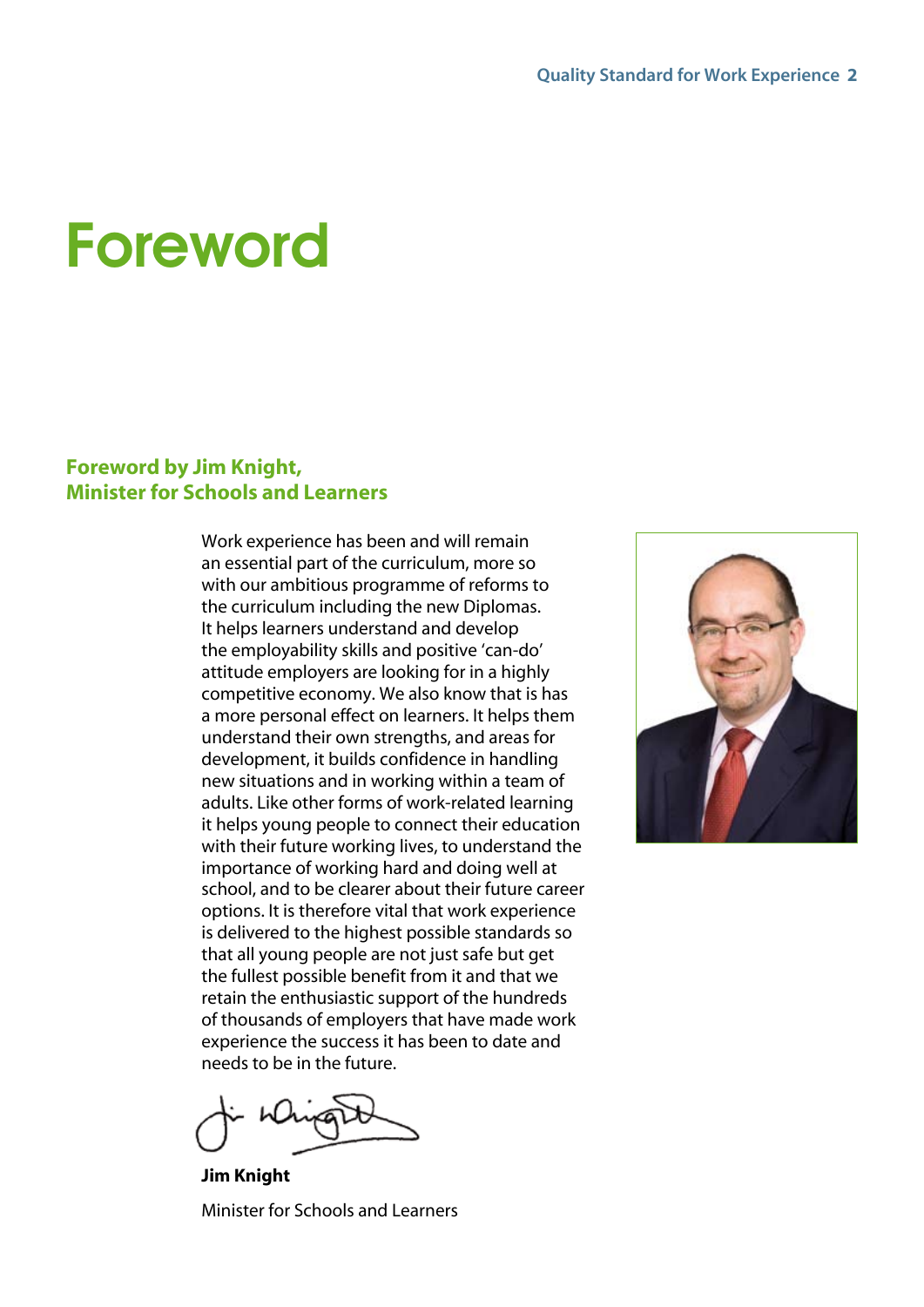#### **Foreword by Martin Ward, Deputy General Secretary, Association of School and College Leaders**

The Association of School and College Leaders (ASCL) is the professional association for leaders of secondary schools and colleges, with over 14,000 members across the UK. School leaders know that there are benefits in under-16s having an entitlement to high-quality work experience. Seeing adult working life contributes to understanding of the world at large and to maturity. It can help young people to understand the lack of openings in the modern, knowledgebased economy for those without qualifications. The association welcomes these standards, which should contribute to raising the standards of delivery in this important area.

Martin Ward

**Martin Ward**

Deputy General Secretary, Association of School and College Leaders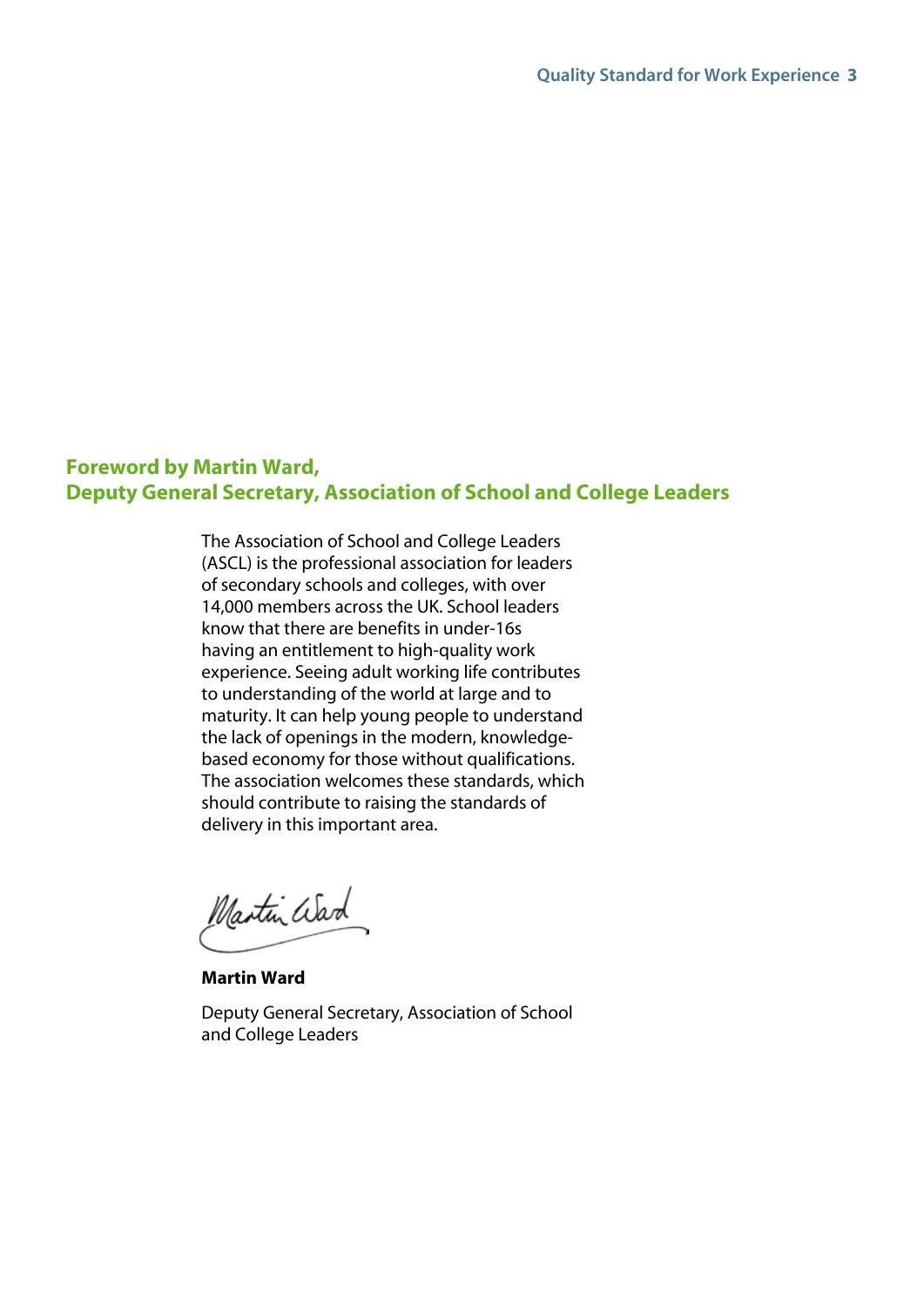# **Introduction**

- 1. Work experience may be defined as: *a placement on employers' premises in which a learner carries out a particular task or duty, or range of tasks or duties, more or less as would an employee, but with the emphasis on the learning aspects of the experience*. Currently an estimated two million weeks of work experience take place per annum including block placements, extended placements and Young Apprenticeship placements.
- 2. People who are highly experienced in the field of organising work experience placements have developed the standard presented in this document. It is intended to ensure that work experience placements are delivered to a high standard so that learners are safe, achieve good learning outcomes and enjoy their time in the workplace. It is expected that everyone involved in organising, supporting and delivering work experience placements should have due regard to this standard as should learners themselves.
- 3. At their heart the standard is intended to be straightforward. It is common sense that good planning, quality delivery and a proper review on completion will lead to an effective and enjoyable placement for all concerned, including the development of employability skills. Effective leadership and governance together with sound administrative processes

and procedures complete the picture. So the standard comprises six elements:

- Policy.
- Roles and Responsibilities.
- Planning.
- Delivery.
- Review.
- Systems and Processes.
- 4. Within each element are a number of criteria, some of which are essential and some desirable. It is expected that the essential elements are met and that the desirable elements should normally be met. The main party responsible for ensuring each criterion part is met is indicated in the tables setting out each element. There exists a range of documentation and other support materials to help people involved in work experience meet the standard and their legal obligations, for example for health and safety in the workplace. Some of these materials are referenced at the end of this document and further advice and support is available from Education Business Partnership Organisations. Education Business Partnership Organisations include any of the organisations that exist, wholly or in part, to support partnership between employers and education to help enable the delivery or work-related learning.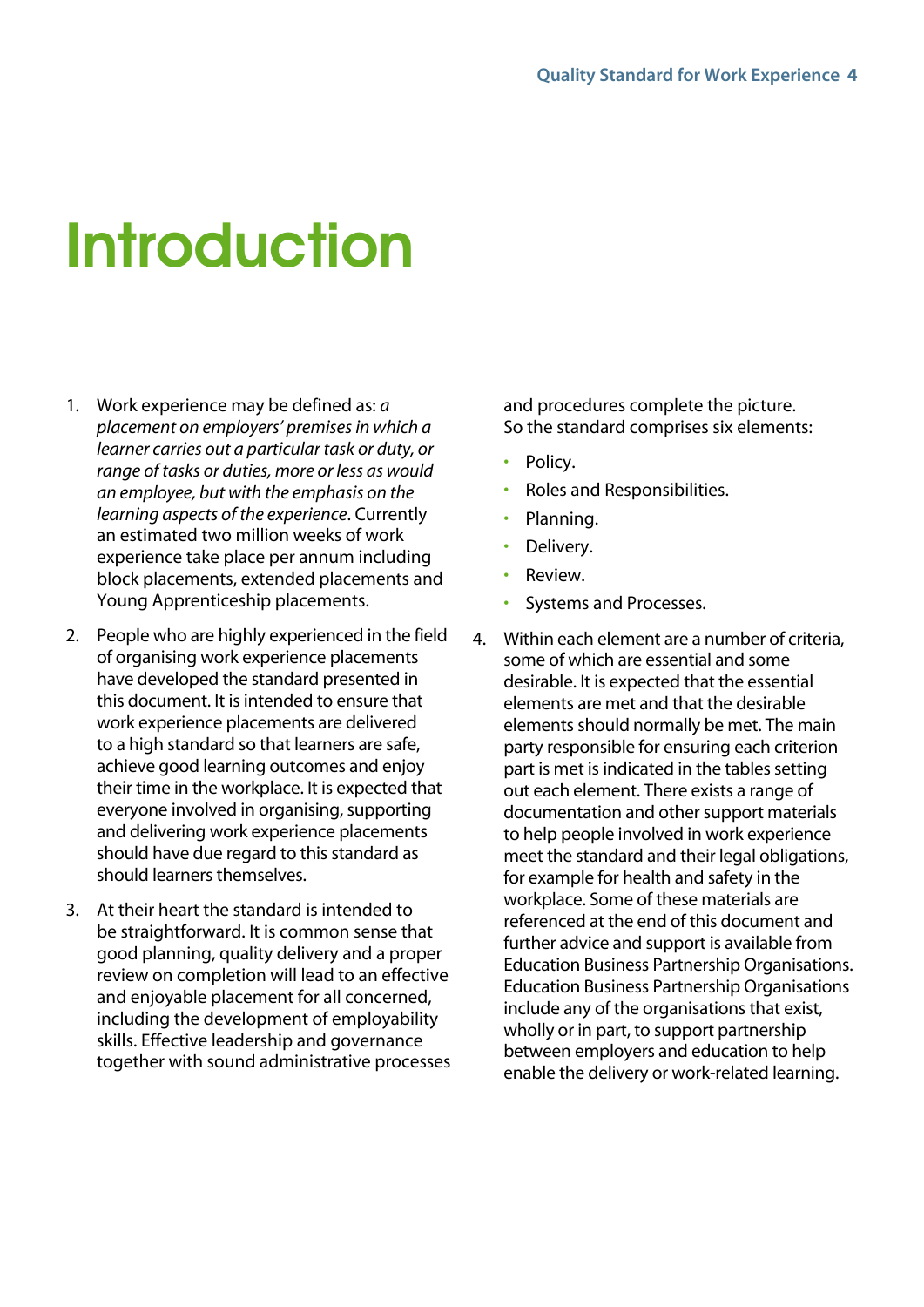## **Meeting the Quality Standard**

- 5. There are a number of parties involved in the work experience programme – schools and colleges, EBPOs, parents and carers, employers and learners. Responsibility for meeting the standard overall rests with the school or college.
- 6. We intend that self assessment, which schools and colleges or their nominated partner should lead, will be the main method of meeting the standard. Self assessment has been shown to be a potentially powerful way of improving quality in schools and colleges more generally. It is flexible, relatively low cost and only as bureaucratic as organisations choose to make.
- 7. We have not, therefore, been prescriptive about how those involved should go about meeting the standard. It will be possible to evidence each element in a variety of ways, for example through written evidence, visits to employers' premises, and from feedback from learners, employers and others involved in the process. It is expected that schools and colleges will be able to evidence the extent to which they meet the quality standard overall. They should be able to demonstrate the action they are taking to make improvements where they judge they are falling short of any aspect of the standard and/or to go beyond them to create a truly excellent work experience programme.
- 8. Local Authorities will apply their own audit and oversight of that extent to which work experience programmes in their area meet the standard. OfSTED will take the standard into account during their inspections where institutions offer a work experience programme.

## **Legal Requirements and Responsibilities**

9. Within the elements of the standard, several references are made to legal requirements and responsibilities but those references do not represent an authoritative explanation of or interpretation of the law. Knowledge of the standard itself does in itself demonstrate that legal requirements have necessarily been met and it remains essential that those involved in work experience are aware of the legal requirements, understand their responsibilities and have received appropriate training in relation to them. Such knowledge and understanding is a vital aspect of the standard.

### **Reviewing the Standard**

- 10. We will keep the standard for work experience under review and welcomes any feedback or suggestions for their improvement or revision. Feedback should be sent to **workrelatedlearning.feedback@dcsf.gsi. gov.uk**
- 11. In addition, we will carry out a more formal review, by the end of 2009/10, through the network of work experience practitioners and with our partners, of the extent to which the standard has been used and had the effect of raising standards of work experience delivery and whether more formal inspection is needed.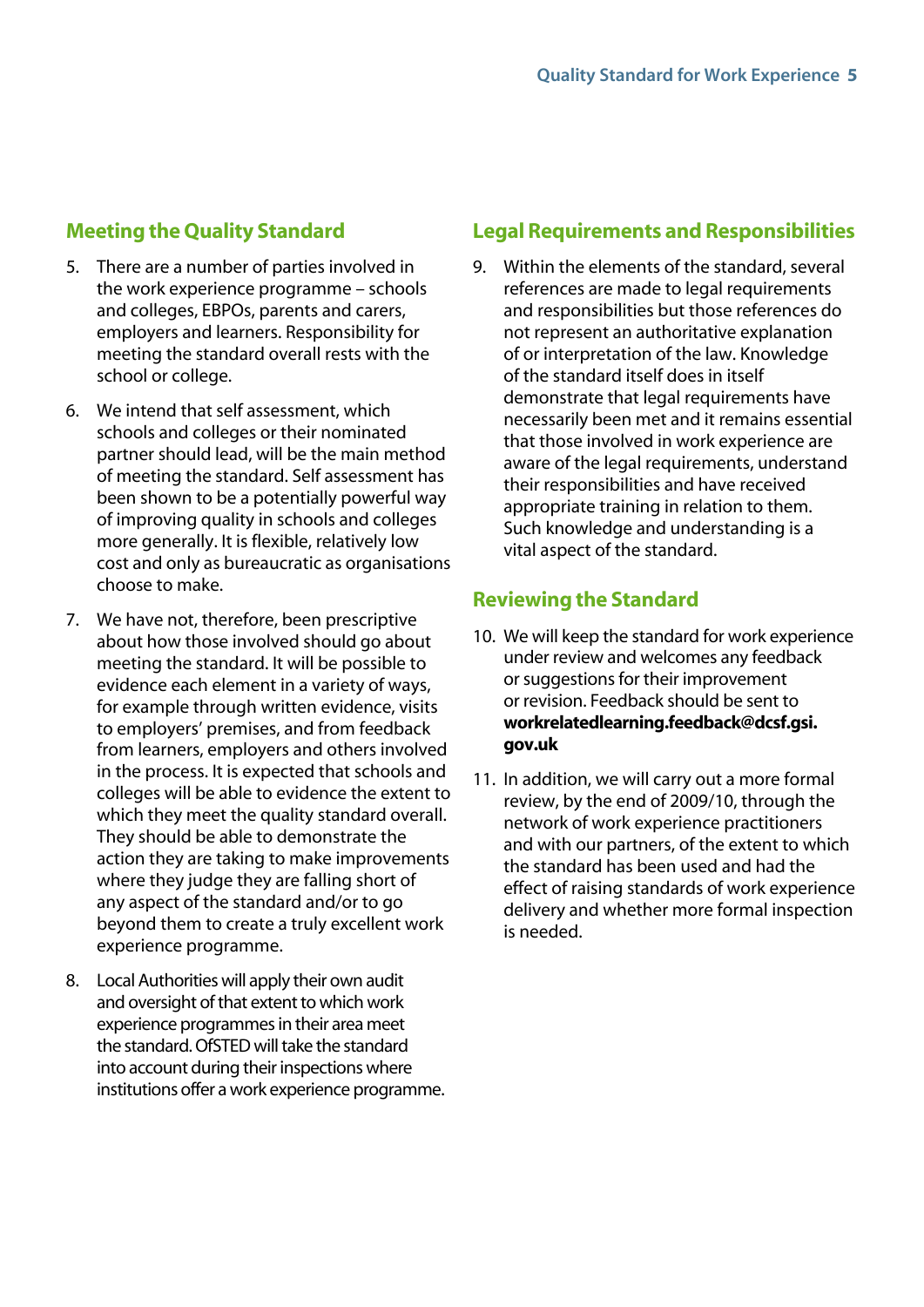## **Elements**

|      | <b>Element One - Policy</b>                                                                                                                                                              |                                                                                       |
|------|------------------------------------------------------------------------------------------------------------------------------------------------------------------------------------------|---------------------------------------------------------------------------------------|
|      | <b>Criteria</b>                                                                                                                                                                          | Who is responsible                                                                    |
| E 1A | Work experience policy forms part of the school/<br>college development plan, and is regularly reviewed<br>and updated.                                                                  | School/college                                                                        |
| E 1B | The school/college has committed senior managers<br>who understand their legal and moral duties in<br>relation to work experience.                                                       | School/college                                                                        |
| E 1C | School/college governors are committed to work<br>experience and understand their liabilities.                                                                                           | School/college                                                                        |
| E 1D | The school/college ensures that there are adequate<br>resources for work experience in terms of staff time<br>and budget allocation.                                                     | School/college                                                                        |
| E TE | Service level agreements with any organisers<br>external to the school are in place and reviewed<br>regularly to take account of any curriculum, legal<br>or guidance changes.           | School/college                                                                        |
| E 1F | <b>Education Business Partnership Organisations have</b><br>a policy for appraisal of members of staff which<br>includes appropriate and specific training for teams<br>and individuals. | <b>Education Business Partnership</b><br>Organisation                                 |
| E 1G | Equal opportunities are promoted and gender<br>stereotyping challenged.                                                                                                                  | <b>School/college/Education Business</b><br><b>Partnership Organisation</b>           |
| E 1H | All parties fulfill legal requirements and recognised<br>guidance for work experience.                                                                                                   | <b>School/college/Education Business</b><br><b>Partnership Organisation/employers</b> |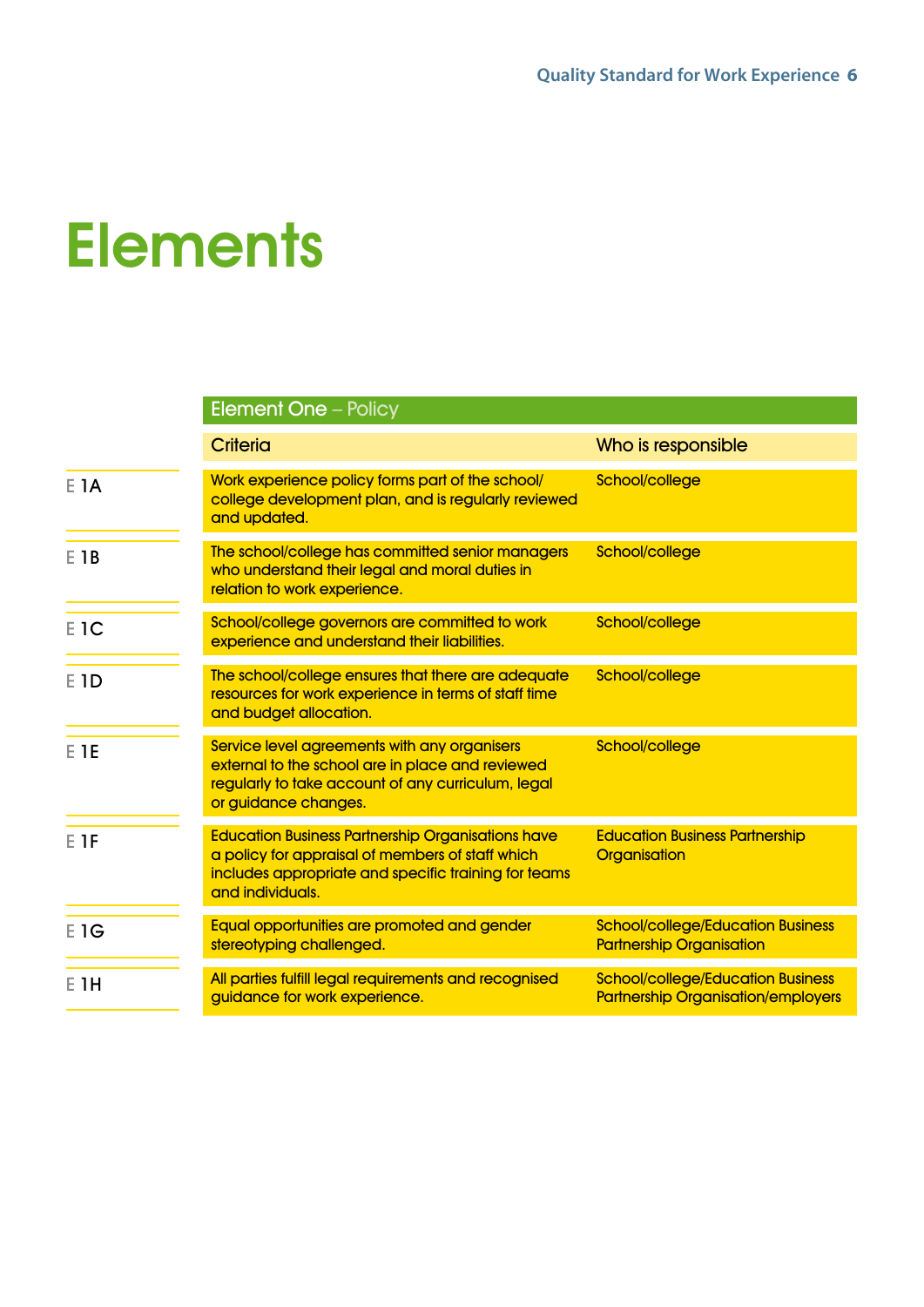|        | <b>Element Two</b> – Roles and Responsibilities                                                                                                                                                                                                  |                                                                                                                     |
|--------|--------------------------------------------------------------------------------------------------------------------------------------------------------------------------------------------------------------------------------------------------|---------------------------------------------------------------------------------------------------------------------|
|        | <b>Criteria</b>                                                                                                                                                                                                                                  | Who is responsible                                                                                                  |
| E 2A   | School/college staff have specific and clear<br>responsibilities for work experience administration and<br>organisation. A member of the teaching staff<br>manages learning outcomes and curriculum support.                                     | School/college                                                                                                      |
| $E$ 2B | Service level agreements between EBPO's and<br>schools/colleges stipulate clear lines of responsibility<br>for all parties.                                                                                                                      | <b>School/college/Education Business</b><br><b>Partnership Organisation</b>                                         |
| $E$ 2C | Parents and carers are involved in the choice of<br>placement including giving their consent.                                                                                                                                                    | School/college/parents/carers                                                                                       |
| E 2D   | Employers are given all relevant information about<br>any special needs or medical conditions the learner<br>may have and which might impact on the health,<br>safety and welfare of the learner in the placement,<br>co-workers and the public. | School/college/parents/carers                                                                                       |
| $E$ 2E | Employers understand they are responsible for the<br>health, safety and welfare of the learner during the<br>placement and that the school/college retains a<br>duty of care.                                                                    | <b>Employers/school/college</b>                                                                                     |
| D 2F   | <b>Education Business Partnership Organisations are</b><br>used to provide expert support to schools and<br>employers in developing and maintaining an<br>effective partnership between schools, colleges<br>and employers.                      | School/college                                                                                                      |
|        | <b>Element Three - Planning</b>                                                                                                                                                                                                                  |                                                                                                                     |
|        | <b>Criteria</b>                                                                                                                                                                                                                                  | Who is responsible                                                                                                  |
| $E$ 3A | Learners participate in the process of identifying the<br>types of placement that will meet their learning<br>needs, including any employability and enterprise<br>skills needs, capabilities and ability to get to and<br>from the placement.   | School/college                                                                                                      |
| $E$ 3B | The school/college and employer work together to<br>prepare for the placement including discussing the<br>learning objectives, including any employability and<br>enterprise skills needs, of the placement in advance<br>of it starting.        | School/college                                                                                                      |
| $E$ 3C | Learners receive information, advice, and guidance<br>about suitability of placement choices.                                                                                                                                                    | <b>School/college (Education Business</b><br><b>Partnership Organisation if part of</b><br>service level agreement) |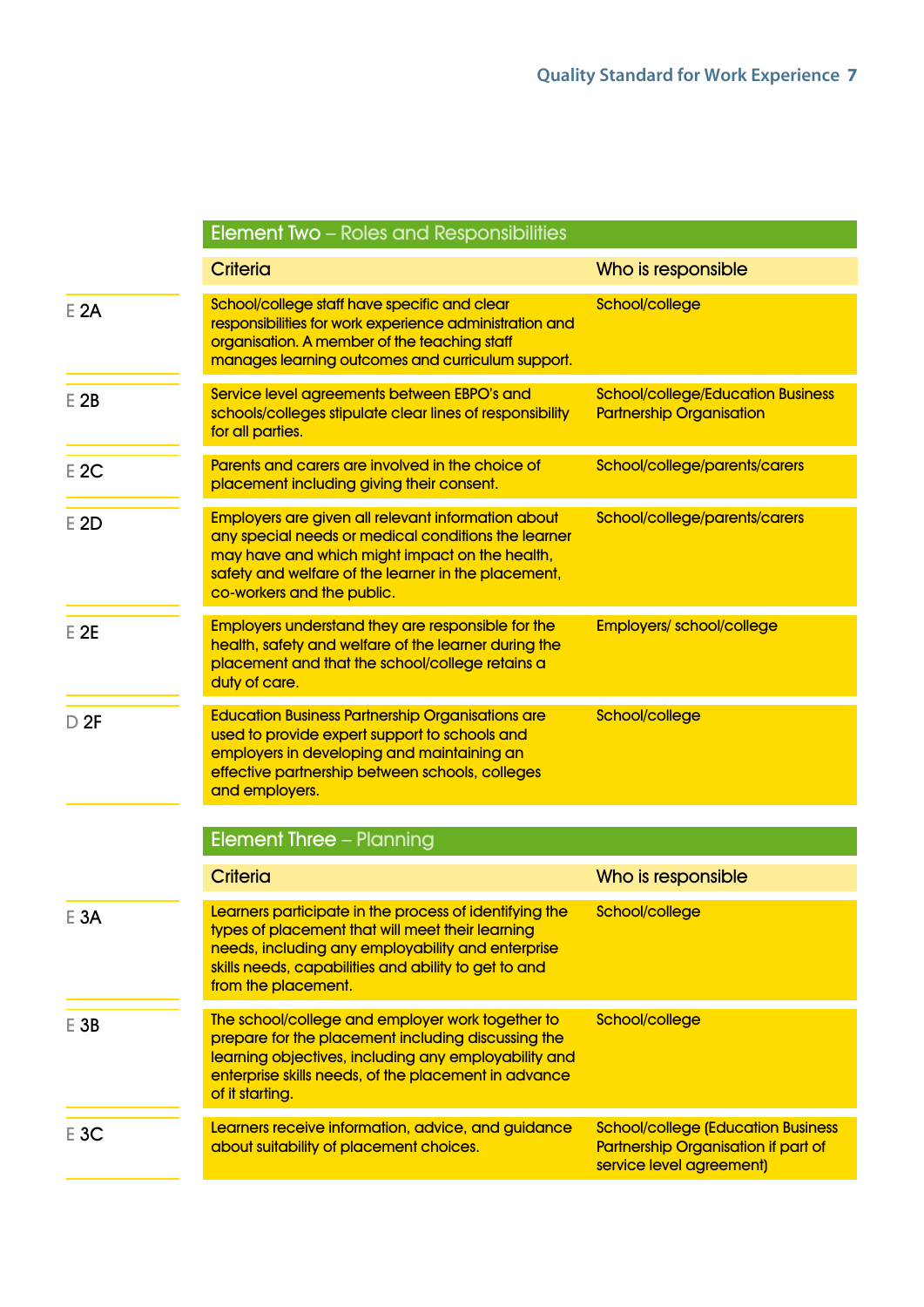|        | <b>Element Three - Planning (continued)</b>                                                                                                                                                                                                                                                                                                                               |                                                                                                                                       |
|--------|---------------------------------------------------------------------------------------------------------------------------------------------------------------------------------------------------------------------------------------------------------------------------------------------------------------------------------------------------------------------------|---------------------------------------------------------------------------------------------------------------------------------------|
|        | <b>Criteria</b>                                                                                                                                                                                                                                                                                                                                                           | Who is responsible                                                                                                                    |
| $E$ 3D | Learners are effectively briefed before the<br>placement, including health and safety as part of<br>work experience preparation.                                                                                                                                                                                                                                          | <b>School/college/Education Business</b><br><b>Partnership Organisation/</b>                                                          |
| $E$ 3E | The EBPO operates checks in line with HASPS standards.                                                                                                                                                                                                                                                                                                                    | <b>Education Business Partnership</b><br><b>Organisation</b>                                                                          |
| $E$ 3F | The employer holds employers' liability compulsory<br>insurance and public liability insurance and has<br>advised their insurers they are involved in work<br>experience schemes.                                                                                                                                                                                         | <b>Employers</b>                                                                                                                      |
| E3G    | The placement job descriptions are comprehensive<br>and include "hands on" meaningful tasks. A job<br>description is issued to the learner, parent, employer<br>and placement supervisor before the placement starts.                                                                                                                                                     | <b>Education Business Partnership</b><br>Organisation/Employers/Learners/<br><b>Parents/carers</b>                                    |
| $D$ 3H | Progression is built in for post- 16 learners taking<br>account of earlier experience of work, including part<br>time and voluntary work.                                                                                                                                                                                                                                 | School/college/learners                                                                                                               |
| $E$ 31 | Special needs learners are carefully matched to<br>placements by experienced staff and effectively<br>supported during their placement.                                                                                                                                                                                                                                   | <b>School/college and Education</b><br><b>Business Partnership Organisation if</b><br>involved in the matching process                |
| E3J    | Parents are notified of the specific arrangements for<br>their child's placement, including dates, work times,<br>dress code, contact details, location and activities<br>to be undertaken.                                                                                                                                                                               | School/college                                                                                                                        |
| E 3K   | <b>Emergency contact arrangements are in place</b><br>between the appropriate parties, including out of<br>school hours provision.                                                                                                                                                                                                                                        | <b>Schools, Parents/carers, Employers</b>                                                                                             |
| $E$ 3L | Schools/colleges and employers are aware of the<br>requirements relating to the learner being appraised<br>of (a) the significant risks of the work, (b) the control<br>measures to reduce the risks, and (c) where learners<br>are below the minimum school leaving age the<br>placement is required to also inform the parents/<br>carers - all before they start work. | <b>Employers/parents - might be</b><br><b>through a Education Business</b><br><b>Partnership Organisation or school</b><br>or college |
| $E$ 3M | Learners are provided with a means of completing<br>a record of the tasks, achievements and challenges<br>of their placement.                                                                                                                                                                                                                                             | School/college                                                                                                                        |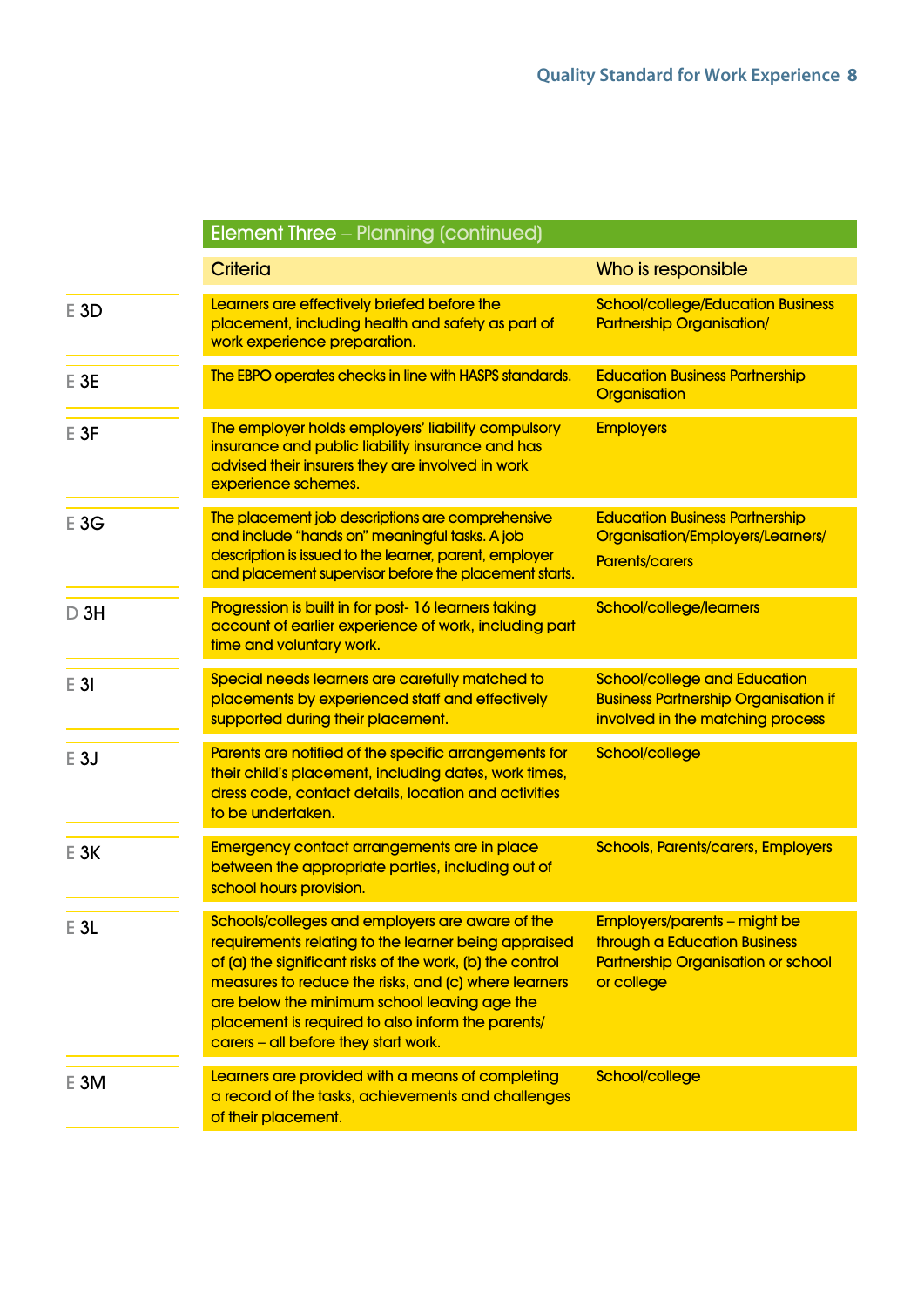|        | <b>Element Four - Delivery</b>                                                                                                                                                                                                                |                                                                             |
|--------|-----------------------------------------------------------------------------------------------------------------------------------------------------------------------------------------------------------------------------------------------|-----------------------------------------------------------------------------|
|        | <b>Criteria</b>                                                                                                                                                                                                                               | Who is responsible                                                          |
| $E$ 4A | Competent people support learners at all times during<br>their placement.                                                                                                                                                                     | <b>Employers</b>                                                            |
| $E$ 4B | Learners are given clear instructions about what they<br>are being asked to do during the placement.<br>Competent people check they understand, bearing<br>in mind the learners age, experience and maturity.                                 | <b>Supervisor/learners</b>                                                  |
| $E$ 4C | The employer or representative will conduct an<br>induction on the first day of the placement including<br>health and safety matters. This will include the location<br>of the welfare facilities and evacuation procedures.                  | <b>Employers</b>                                                            |
| $E$ 4D | The employer supports the learner in recognising<br>and developing the skills and qualities regarded<br>as important in the workplace. There should be a<br>structured programme with variety and a number<br>of "hands on" meaningful tasks. | <b>Employers</b>                                                            |
| $E$ 4E | Learners, supported by employers, compile a<br>record of tasks, achievements and challenges<br>during their placement.                                                                                                                        | Learners/Employers                                                          |
| $E$ 4F | Learners behave in ways appropriate to the<br>workplace and follow the instructions given to them<br>by the employers.                                                                                                                        | <b>Learners</b>                                                             |
| $D$ 4G | The school/college supports and monitors all types<br>of placement through visits and/or telephone<br>contact with both the workplace supervisor and the<br>learner to discuss achievements, challenges, and to<br>resolve issues.            | School/college                                                              |
|        | <b>Element Five - Review</b>                                                                                                                                                                                                                  |                                                                             |
|        | <b>Criteria</b>                                                                                                                                                                                                                               | Who is responsible                                                          |
| $E$ 5A | Feedback from employers, parents and learners<br>is gathered and concerns and/or issues raised are<br>followed up and resolved.                                                                                                               | <b>School/college/Education Business</b><br><b>Partnership Organisation</b> |
| $D$ 5B | <b>Employers contribute to end of the placement</b><br>reviews in discussion with the learner to record<br>achievements and areas for development.                                                                                            | <b>Employers/learners</b>                                                   |
| $E$ 5C | Learner debriefings take place to review the<br>extent to which learning aims have been met,<br>employability skills developed and to make links<br>back to curriculum subjects.                                                              | School/college/learners                                                     |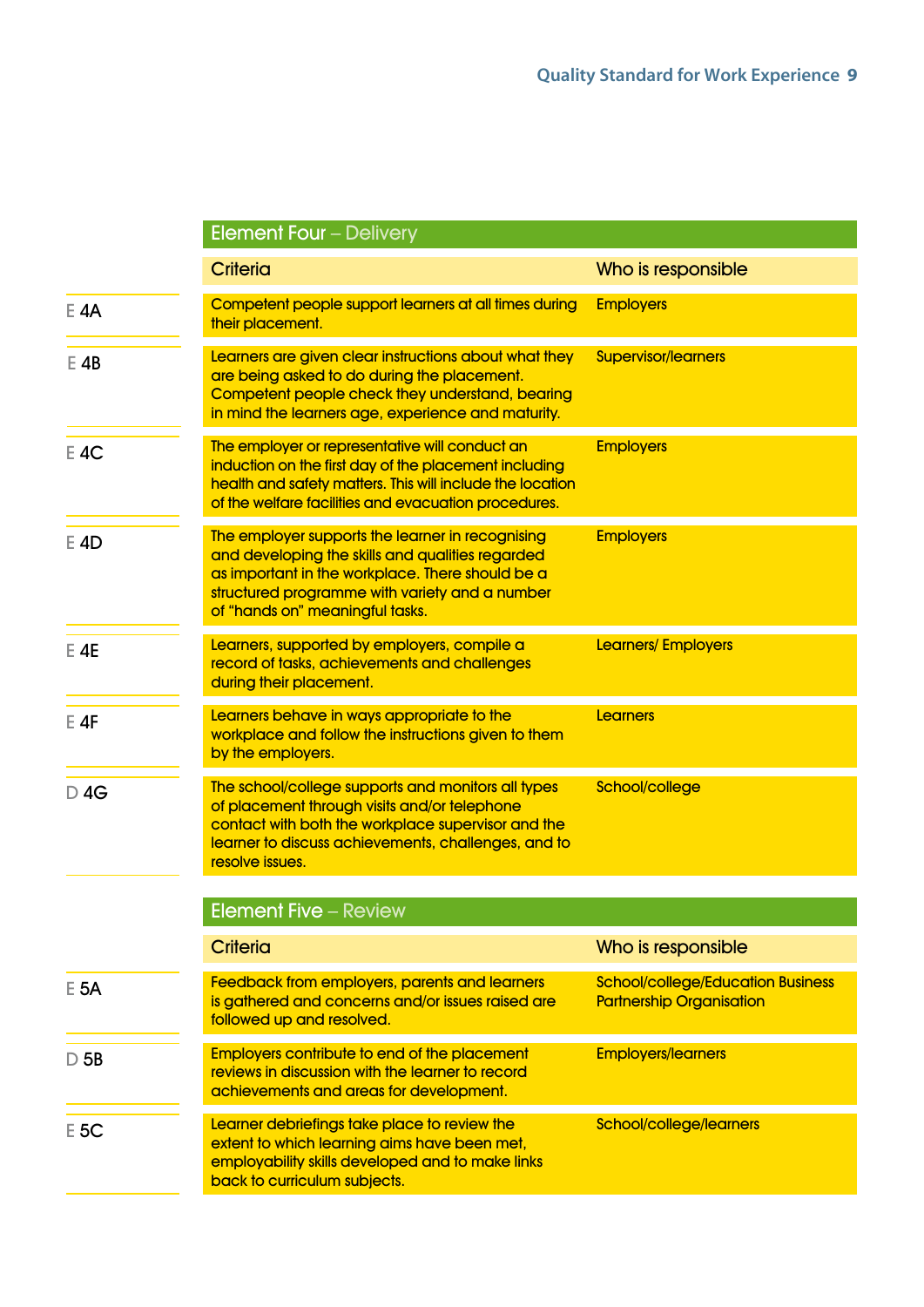|                   | <b>Element Five - Review (continued)</b>                                                                                                                                                                                      |                                                                                                   |
|-------------------|-------------------------------------------------------------------------------------------------------------------------------------------------------------------------------------------------------------------------------|---------------------------------------------------------------------------------------------------|
|                   | <b>Criteria</b>                                                                                                                                                                                                               | Who is responsible                                                                                |
| E 5D              | <b>Employers are given feedback about the outcome</b><br>of the placement including the extent to which<br>learning aims were met, employability skills<br>developed and any other results.                                   | <b>Learners</b>                                                                                   |
| $E$ <sub>5E</sub> | Evaluation outcomes from schools and colleges,<br>learners and employers are used as part of review<br>processes to inform the next cycle of business planning.                                                               | <b>School/college/Education Business</b><br><b>Partnership Organisation</b>                       |
| $D$ 5F            | Positive work experience achievements are<br>celebrated within the school, with employers,<br>and with parents and carers.                                                                                                    | Schools/college/learners/<br><b>Education Business Partnership</b><br><b>Organisation/parents</b> |
| $D$ 5G            | Good practice is identified during the process of review<br>and shared with others.                                                                                                                                           | <b>Schools/Colleges/Education</b><br><b>Business Partnership Organisations</b>                    |
|                   | <b>Element Six - Systems and Processes</b>                                                                                                                                                                                    |                                                                                                   |
|                   | <b>Criteria</b>                                                                                                                                                                                                               | Who is responsible                                                                                |
| $D$ 6A            | <b>Schools, colleges and Education Business Partnership</b><br>Organisations work together to forecast learner<br>demand and to plan placements throughout the year<br>in order to make best use of the placements available. | <b>School/college/Education Business</b><br><b>Partnership Organisation</b>                       |
| $D$ 6B            | <b>Employers are provided with timetables and</b><br>schedules for school and college work experience<br>programmes                                                                                                           | <b>School/college/Education Business</b><br><b>Partnership Organisation</b>                       |
| $E$ 6C            | Systems and procedures are in place to ensure<br>effective communication between work experience<br>co-ordinators and others involved in work experience<br>within the school/college.                                        | School/college                                                                                    |
| $E$ 6D            | Processes are in place to match learners to<br>placements that meet their learning needs,<br>capabilities and the practicalities of getting to and<br>from the placement.                                                     | <b>School/college and /or Education</b><br><b>Business Partnership Organisation</b>               |
| $E$ 6E            | There is a robust system to manage the approval<br>of placements in terms of health, safety and<br>learner welfare.                                                                                                           | School/college and or Education<br><b>Business Partnership Organisation</b>                       |
| $E$ 6F            | Systems are in place to check and record that all<br>learners have received a briefing, including health<br>and safety, prior to placements commencing.                                                                       | School/college                                                                                    |
| $E$ 6G            | Safeguarding systems and procedures are in place<br>and where appropriate Criminal Record Bureau and<br>ISA (Independent Safeguarding Authority) checks are<br>undertaken in line with national guidance.                     | <b>School/college/Education Business</b><br><b>Partnership Organisation</b>                       |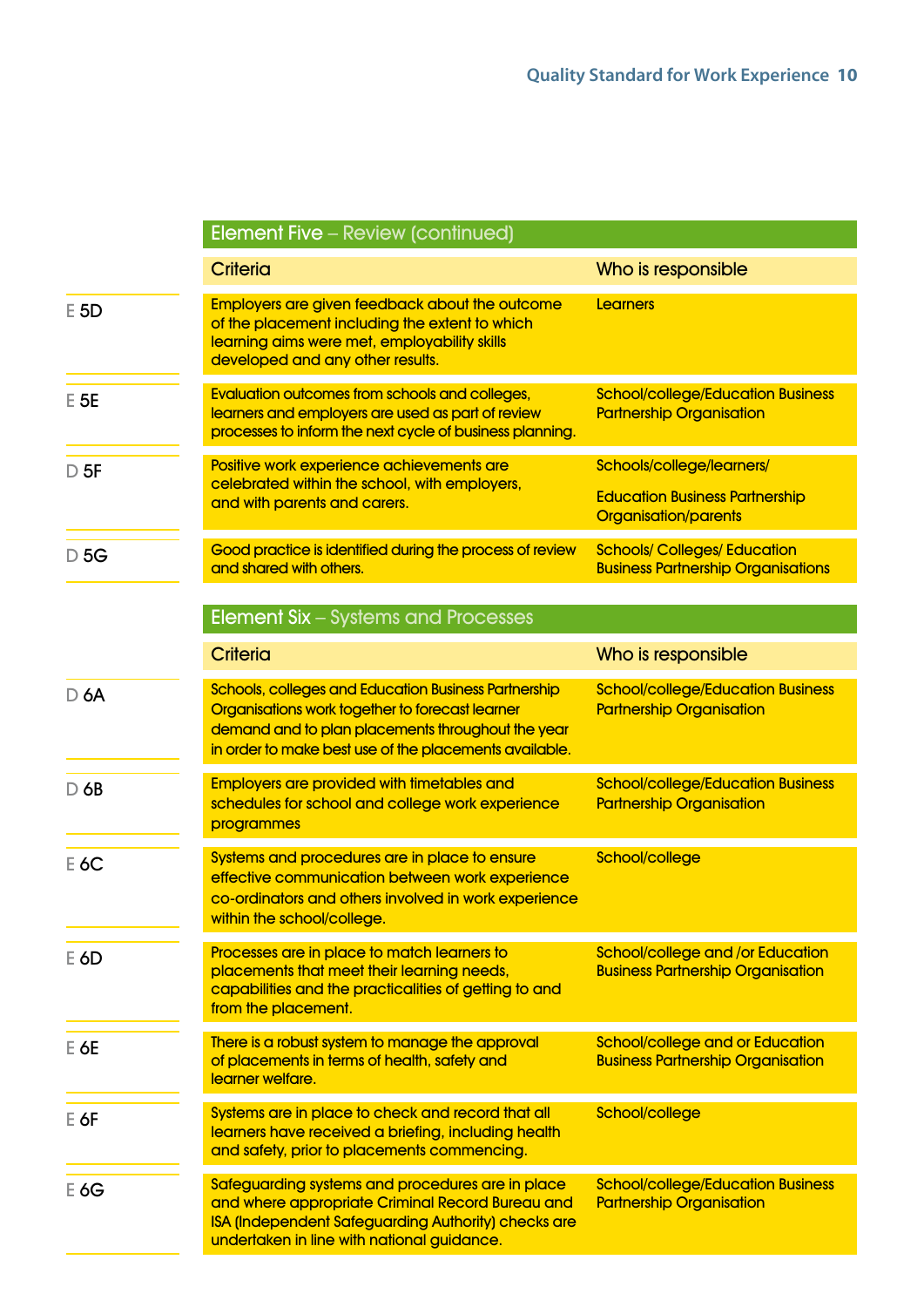|        | Element Six – Systems and Processes (continued)                                                                                                                                                           |                                                                              |
|--------|-----------------------------------------------------------------------------------------------------------------------------------------------------------------------------------------------------------|------------------------------------------------------------------------------|
|        | <b>Criteria</b>                                                                                                                                                                                           | Who is responsible                                                           |
| $E$ 6H | Systems and procedures are in place to investigate<br>any accidents or incidents in accordance with<br>health, safety and welfare assessment for work<br>experience placements.                           | <b>School/college/Education Business</b><br><b>Partnership Organisation</b>  |
| $E$ 61 | Processes are in place to ensure that employers<br>understand the risk assessment requirements and<br>where the learner is under the minimum school<br>leaving age these are communicated to the parents. | <b>Employers (supported by EBPO's,</b><br>schools and colleges)              |
| $E$ 6J | Systems and procedures are in place to handle, record<br>and process feedback and complaints from employers<br>and others involved.                                                                       | <b>School/college/Education Business</b><br><b>Partnership Organisation/</b> |
| E 6K   | Systems and procedures are in place to assess that<br>the quality of any Education Business Partnership<br>Organisation used to support work experience is<br>to the satisfaction of the school/ college. | School/college                                                               |
| $D$ 6L | Systems and processes are effective in providing<br>learners with a supply of work experience<br>placements that meet their needs.                                                                        | School/college and or Education<br><b>Business Partnership Organisation</b>  |
| $D$ 6M | <b>Marketing and promotional materials are effective</b><br>and well utilised.                                                                                                                            | <b>School/college/Education Business</b><br><b>Partnership Organisation</b>  |

## **Sources Of Further Information**

#### **Websites**

Department for Children, Schools and Families: **www.dcsf.gov.uk**

Qualifications and Curriculum Authority: **www.qca.org.uk**

National EBP Network: **www.nebpn.org**

Trident from Edexcel: **www.trident-edexcel.co.uk**

Health and Safety Executive: **www.hse.gov.uk**

LSC: **www.lsc.gov.uk www.safelearner.info**

CBI: **www.cbi.org.uk**

Ofsted: **www.ofsted.gov.uk**

#### **Publications**

*Work Experience and the Law*, Anthony Johns with Andrew Miller

*Work-related Learning and the Law*, DCSF Publications

*Work-related Learning at Key Stage 4*, DCSF Publications

*Safeguarding Children and Safer Recruitment in Education*, DCSF Publications

*Health and Safety for work experience placements – a good practice guide* 

*Building on the Best,* DCSF Publications

*Time Well Spent*, CBI